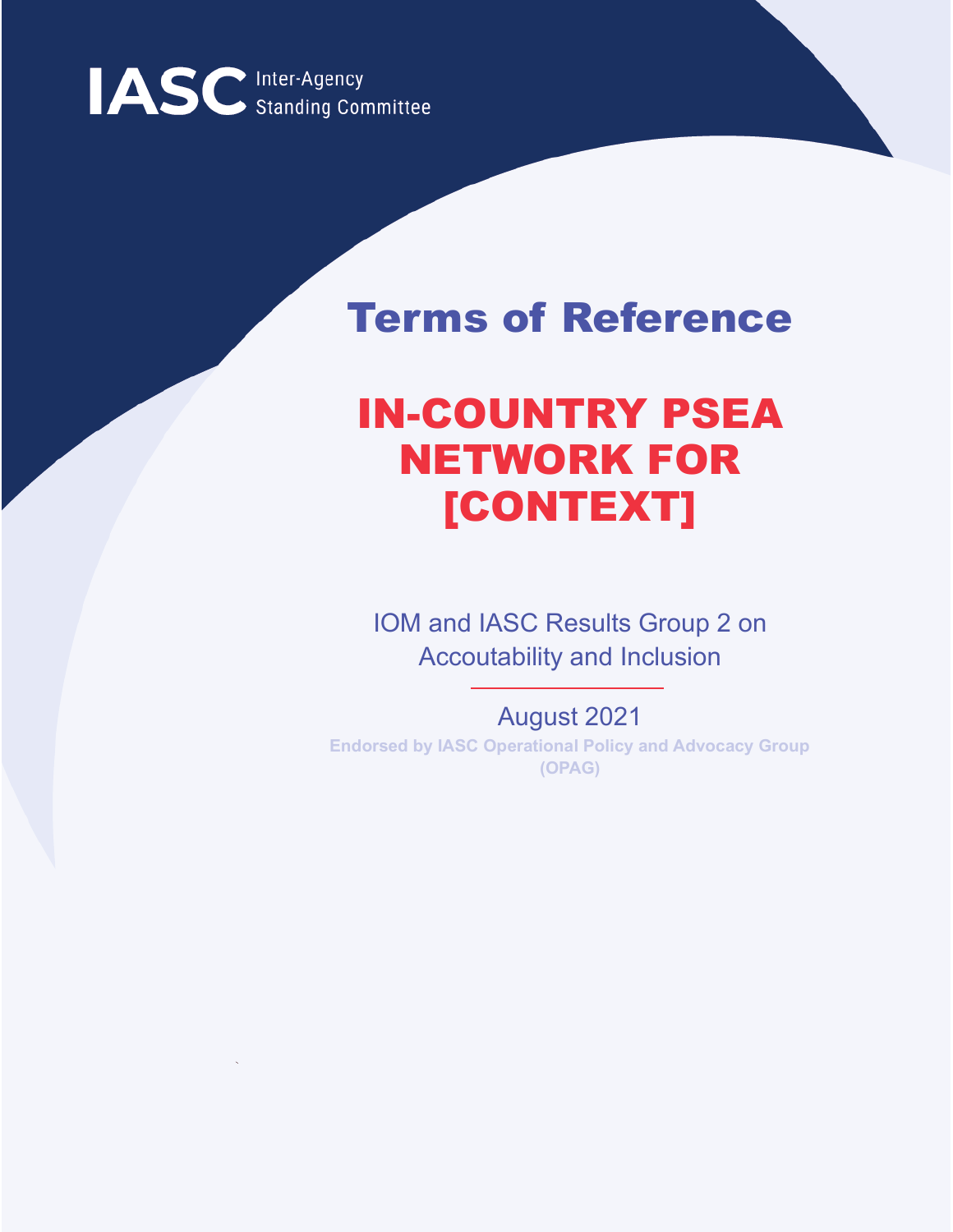# **In-country PSEA Network for [***Context***]**

**Generic Terms of Reference<sup>1</sup>**

*To be contextualized based on practical needs and realities on the ground, in-country PSEA developments, and internal policy and practice of Network members*

# **Background**

[*Insert background information about* Context *and Protection from Sexual Exploitation and Abuse (PSEA) developments to date (global and in-country). PSEA is a core commitment of the UN Secretary-General and the Inter-Agency Standing Committee (IASC). To deliver on this commitment, the IASC has prioritized the acceleration of PSEA from the outset of humanitarian response, with a focus on key priority areas including safe and accessible reporting, victims/survivor-centered response, and enhanced accountability.<sup>2</sup> The (D)SRSG/HC/RC and HCT/UNCT is accountable for the implementation of collective PSEA.*]

## **Network Responsibilities**

Under the auspices of the [*Humanitarian Coordinator (HC) / Resident Coordinator (RC)*] and overseen by the [*HC/RC*] and the [*HCT/UNCT*], the Protection from Sexual Exploitation and Abuse Network (hereafter: PSEA Network or network) is the primary body for technical-level coordination and oversight of PSEA activities in line with the PSEA Action Plan and high-level Strategy in [*Context*]. The PSEA Network covers [*insert geographic scope; if there is a separate national or sub-national network in the same context, reference here its scope and relationship to the PSEA Network*].

The presence of the PSEA Network does **not** lessen the responsibility of individual network members to develop, implement, and strengthen internal PSEA programs at the country level. Senior management within each member organization is accountable for PSEA within their organizations.<sup>3</sup>

The network is responsible for implementing coordinated activities between members to minimize the risk of Sexual Exploitation and Abuse (SEA) by aid workers, ensure effective response when incidents do arise, and raise awareness of PSEA in [*Context*]. The PSEA Network activities follow a victim-centered approach and will respect the principles of safety, confidentiality, respect, and non-discrimination.

The PSEA Network is **not** responsible for investigating or adjudicating complaints. These functions rest exclusively with the entity that employs the individual against whom a complaint has been alleged, in line with internal policy and procedure.

## **Network Roles**

The PSEA Coordinator<sup>4</sup> supports and represents the PSEA Network in coordination with the network cochairs in the fulfillment of its responsibilities under these TORs and the network Action Plan. The PSEA Coordinator is responsible for reporting [*at agreed interval*] on network activities, progress against PSEA Network Action Plan indicators, and anonymized SEA trends to the [*HC/RC*] and [*HCT/UNCT*]. The PSEA

<sup>&</sup>lt;sup>1</sup> The generic TORs update the TORs produced by the ECHA/ECPS UN and NGO Task Force on Protection from Sexual Exploitation and Abuse (November 2008) based on good practice, agreements in the IASC, existing Network TORs, and have been developed with the contributions of in-country and global practitioners.

<sup>2</sup> *IASC Strategy on Protection from Sexual Exploitation and abuse and Sexual Harassment* (2021), available [here;](https://psea.interagencystandingcommittee.org/sites/default/files/2021-04/Strategy-%20Protection%20from%20and%20response%20to%20Sexual%20Exploitation%20and%20Abuse%20%28SEA%29%20and%20Sexual%20Harassment%20%28SH%29.pdf) *IASC Plan for Accelerating PSEA in Humanitarian Response at Country-Level* (2018), available [here;](https://psea.interagencystandingcommittee.org/sites/default/files/2020-06/iasc_plan_for_accelerating_psea_in_humanitarian_response.pdf) *UN Secretary-General's Strategy on PSEA* (2017), available [here.](https://undocs.org/A/71/818)

<sup>3</sup> *Secretary-General's Bulletin on Special Measures for Protection from Sexual Exploitation and Sexual Abuse* (ST/SGB/2003/13), available [here.](https://undocs.org/ST/SGB/2003/13)

<sup>4</sup> See the Generic PSEA Coordinator Terms of Reference (2021).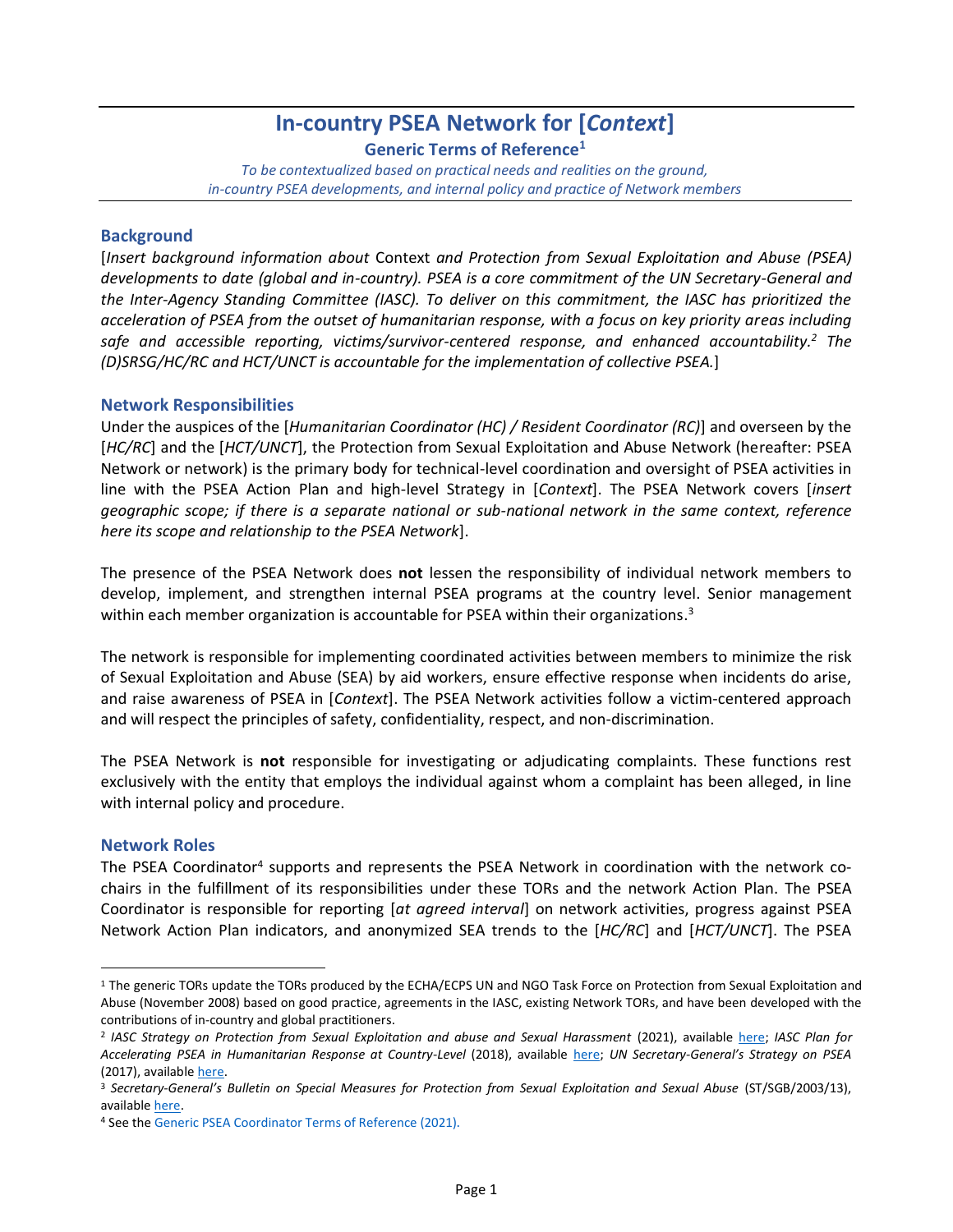Coordinator represents the network in relevant coordination bodies and advises actors in country on good practice to support effective PSEA implementation.

Co-chair organizations for [*Context*] are [*insert co-chair organizations*]. While the organizations seated as co-chairs may change,<sup>5</sup> the co-chairs role remains permanent to provide sustainable leadership to the network. The co-chair representatives will take an active role at the network level in convening and managing network meetings and events, and help coordinate and oversee the PSEA Network Action Plan. At the senior level, the co-chair representatives will ensure that PSEA is addressed as needed at [*HCT/UNCT*] meetings. [*Insert here any additional division of responsibilities as agreed between the PSEA Coordinator and co-chair organizations*].

[*If the PSEA Coordinator position is not filled, or*] when the PSEA Coordinator is temporarily unavailable, the Coordinator role will be divided between the technical and senior level co-chair representatives as appropriate.

Each member organization will be represented in the network by one PSEA Focal Point.<sup>6</sup> All Focal Points will actively participate in information sharing on internal PSEA initiatives and coordination of activities under the Action Plan, and are responsible for technical support and coordination on PSEA within their organization under the leadership of their senior management.

The network may form smaller, time-bound task teams of regular members to carry out specific deliverables as needed.

#### **Membership**

Network membership is open to all UN agencies, INGOs, and NGOs operating in [*Context*]. Membership to the network is also open to [*Cluster/Sector*] Coordinators, who are strongly encouraged to attend PSEA Network meetings in order to improve two-way coordination between clusters/sectors and the network. The PSEA Coordinator/co-chairs and the GBV sub-cluster Coordinator should participate in each other's meetings and events, and actively engage to ensure close linkages between PSEA and GBV interventions in [*Context*]. 7 [*add additional entities as appropriate: SVRO/FVRA/FPVR*<sup>8</sup> *(if in place); Protection and Child Protection (sub) Cluster Coordinator; Government representatives; donors; a Focal Point from the UN Conduct and Discipline Team to make linkages with the UN Mission; etc.*]

The network will engage in outreach with non-member organizations as part of ongoing activities. At a minimum, all organizations in [*Context*] should be aware of the inter-agency SEA complaint referral system (see below) and be able to receive complaints against their own staff, regardless of their relationship to the network.

#### **Meetings**

The PSEA Network will convene [*at agreed interval*] and additional ad-hoc meetings may be requested by any member. The notes of each meeting will be distributed among all members and filed in the records of the network. As network meetings should provide a supporting environment to discuss potentially

<sup>5</sup> Selection of co-chair organizations should be based upon whichever organizations in the context will commit efforts to supporting PSEA at the technical and senior level. It is strongly recommended that the co-chair responsibilities are shared between one UN and one non-UN organization.

<sup>6</sup> See the Generic Terms of Reference for in-country PSEA Focal Points (2021).

<sup>7</sup> See the GBV AoR's *Handbook for Coordinating Gender-Based Violence Interventions in Emergencies*, Chapter 1.8, available [here.](https://gbvaor.net/sites/default/files/2019-07/Handbook%20for%20Coordinating%20GBV%20in%20Emergencies_fin.pdf)

<sup>8</sup> The role of the SVRO/FVRA is to ensure that a victim-centered, gender- and child-sensitive and non-discriminatory approach is integrated into all activities to support and assist victims of sexual exploitation and abuse. More information on the SVRO/FVRA/FPVR is available [here.](https://www.un.org/preventing-sexual-exploitation-and-abuse/content/field-victims%E2%80%99-rights-advocates#:~:text=To%20bolster%20support%20to%20victims,all%20victims%20on%20the%20ground.)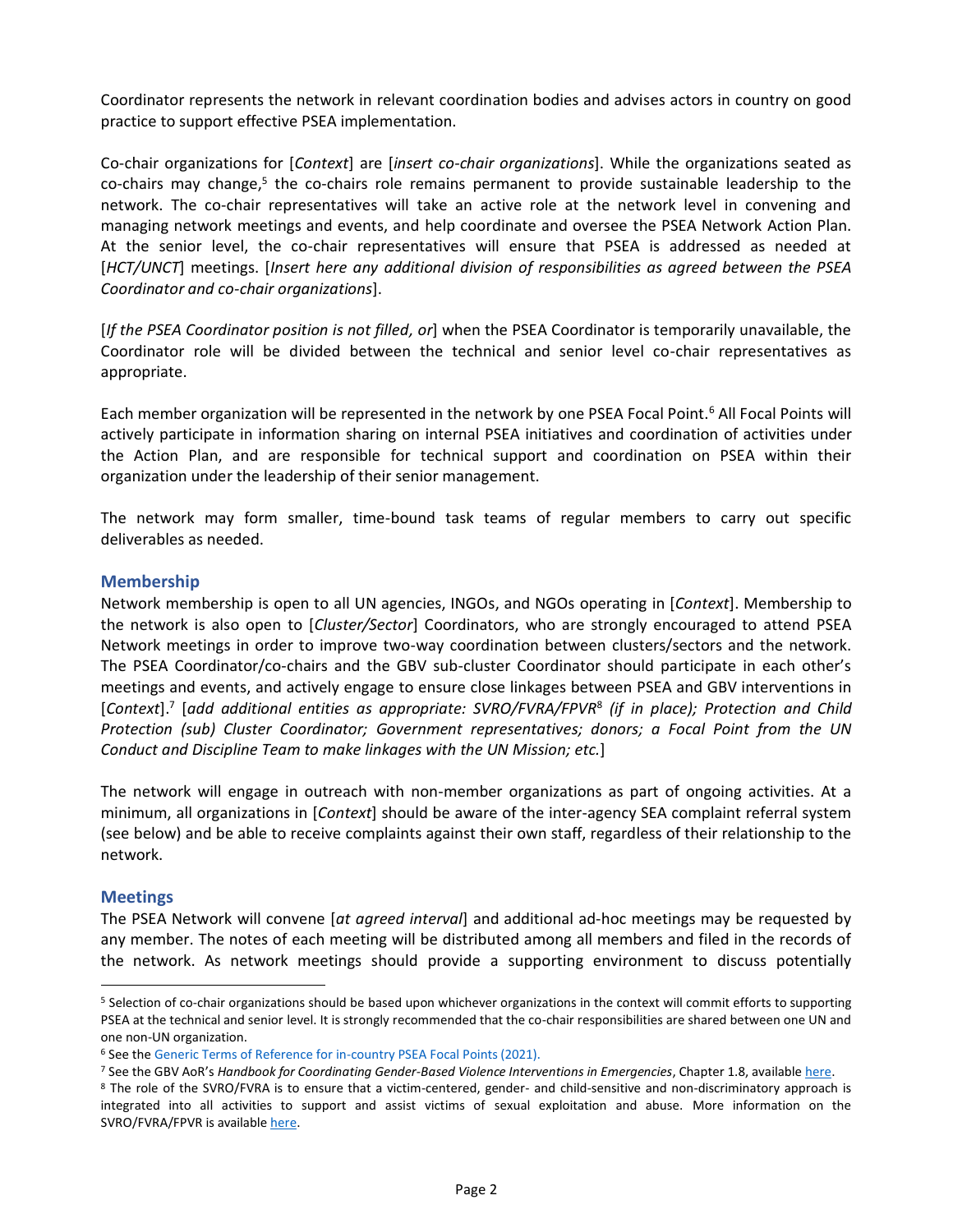sensitive challenges in PSEA, any information shared during meetings will be kept confidential on request following a victim-centered approach. As a general matter, Network meetings should refrain from discussing individual cases; any reference to SEA allegations or cases during meetings will be anonymized.

In case a Focal Point cannot attend a regularly scheduled network meeting, the member organization will be represented by a dedicated and sufficiently briefed alternate.

# **Tasks**

Under the 4 pillars of the IASC Minimum Operating Standards on Protection from Sexual Exploitation and Abuse,<sup>9</sup> the PSEA Network will undertake the following:

# **Management and Coordination**

- Carry out joint SEA risk assessments in [*Context*] as appropriate and as needed, identifying potential risk factors and areas of concern. The risk assessment outcomes will inform strategic decisionmaking of senior leadership and the PSEA Network Action Plan.
- Establish and implement a measurable PSEA Network Action Plan with defined time frames and responsibilities of Network members based on specialty and capacity. Design and implementation of the Action Plan will be informed by community input, contextually appropriate, and respond to the risk factors identified by joint assessment. The [*HCT/UNCT*] will monitor Action Plan deliverables and will provide additional support (including human and financial resources) when warranted.
- Monitor the PSEA activities of Network members to avoid duplication and fill gaps.
- Work closely with other coordination bodies in [*Context*] including the [*Protection Cluster, GBV subcluster, Child Protection sub-cluster*] to support prevention and response to SEA.
- Identify training needs and resources to coordinate trainings for all PSEA Focal Points and senior management on their specific PSEA roles and responsibilities.
- Advocate for the strengthening and/or establishment of internal PSEA policies and practices for all organizations operating in [*Context*] and offer support to organizations as needed where such systems are not in place, whether or not an organization is a network member.
- [*Where the situation demands*] Advocate for the creation of a Senior Victims' Rights Officer / Field Victims' Rights Advocate (SVRO/FVRA) position, or designation of a Focal Point for Victims' Rights.

## **Engagement with and support of the affected population**

All engagements with populations should be done in coordination with actors working with affected populations [*including the Accountability to Affected Populations (AAP) and/or communication with Communities (CwC) Working Group*] and the Protection Cluster/Sector, including the GBV and Child Protection sub-[*cluster/sector*] to avoid duplication of efforts and to inform community engagement.

- Raise awareness about the rights of affected populations, what SEA is, what constitutes appropriate behavior of personnel, the fact that aid workers are obliged to report SEA incidents that that they are aware of, and the various methods to submit complaints and how to access victim assistance services in [*Context*].
- Support members to assess and improve the effectiveness and appropriateness of PSEA activities within the targeted communities.
- With the particular engagement of [*at risk populations as identified in* Context] in the community, support members to create and/or adapt their aid delivery models to address power disparities and actively give those in more vulnerable positions a sustained voice in how aid is delivered.

<sup>9</sup> Four Pillars of Management and Coordination, Community Engagement, Prevention, and Response are outlined in the Minimum [Operating Standards](https://psea.interagencystandingcommittee.org/sites/default/files/Minimum%20Operating%20Standards) for PSEA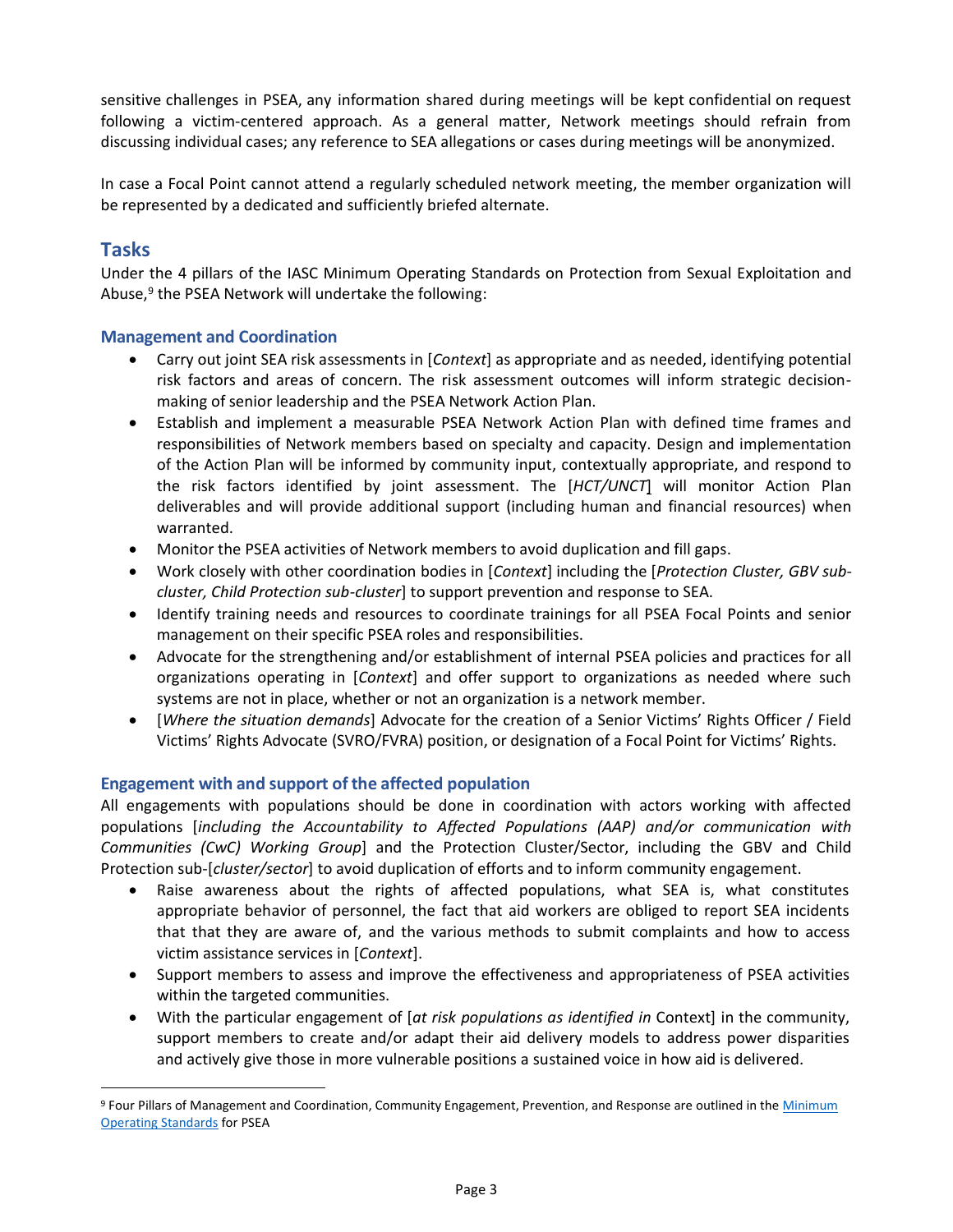# **Prevention**

- Advocate for PSEA to be a priority throughout programming and support actors working in operational areas to embed SEA risk mitigation in needs assessment, project design, implementation, and monitoring based on identified SEA trends. [*In humanitarian settings*] include PSEA in the [*Context*] Humanitarian Needs Overview and Humanitarian Response Plan to fully integrate PSEA in the response.
- Supplement network members' internal initiatives to strengthen SEA prevention through joint activities and sharing good practice.
- Encourage network members to carry out induction and refresher trainings on SEA for all personnel and support such trainings with jointly developed contextualized materials.

#### **Response**

- Jointly map trusted and functional complaint and feedback mechanisms (CFMs) in [*Context*] to identify where there are gaps in the affected population's safe access to report SEA.
- Support members to establish new complaint channels to fill the gaps in access to reporting based on the mapping and informed by community preferences, so that there are safe, accessible, and contextually appropriate channels for any member of the community to report sensitive allegations.
- Establish an inter-agency community-based complaint mechanism (CBCM) by linking the network members' complaint and feedback mechanisms (CFMs) through agreed Standard Operating Procedures (SOPs) on inter-agency complaint and assistance referral, in line with the Global SOPs.<sup>10</sup>
- [*Where assistance referral pathways do not exist or are not comprehensive*:] Support the Protection [*Cluster/Sector*], including the GBV and Child Protection sub-[*cluster/sector*], to conduct a mapping exercise of available services and gaps for health, safety and security, legal, psychosocial, and material support in [*Context*], toward developing and/or strengthening assistance referral pathways. 11
- Work with the Protection [*Cluster/Sector*], including the GBV and Child Protection sub- [*clusters/sectors*], to incorporate assistance referral pathways into the CBCM SOPs to provide immediate support for complainants and survivors of SEA. The PSEA Network does **not** create parallel assistance referral pathways for survivors of SEA.
- [*Where victim assistance services do not exist*] Collectively advocate and work with the relevant sub-[*clusters/sectors*] and implementing partners (including on resource mobilization) to address existing gaps so that the needs of all survivors are met.<sup>12</sup>
- Raise the awareness of Protection actors, GBV actors, Child Protection actors, and all actors staffing complaint channels, so that all personnel who may work with SEA survivors or receive an SEA report know how to recognize SEA and where to safely send allegations.
- Raise awareness on the inter-agency reporting and referral mechanism among all actors in [*Context*].
- Receive aggregate, anonymized updates of complaints in country shared by network members. Information sharing on anonymized SEA complaints with the network will be done in line with internal reporting and data protection policies of members, and in accordance with the principle of confidentiality, sharing only information needed to capture baseline trends for aggregate updating

<sup>10</sup> IASC *Global Standard Operating Procedures on Inter-Agency Cooperation in Community-Based Complaint Mechanisms* (2016), available [here.](https://interagencystandingcommittee.org/system/files/global_standard_operating_procedures_on_inter_agency_cooperation_in_cbcms.pdf) For practical guidance to set up an inter-agency CBCM, see the *Best Practice Guide on Inter-agency CBCMs*, available [here.](https://interagencystandingcommittee.org/accountability-affected-populations-including-protection-sexual-exploitation-and-abuse/documents-50)

<sup>11</sup> For more on victim assistance and support, including roles and responsibilities, see the *UN Protocol on the Provision of Assistance to Victims of Sexual Exploitation and Abuse*, availabl[e here.](https://www.un.org/en/pdfs/UN%20Victim%20Assistance%20Protocol_English_Final.pdf)

<sup>&</sup>lt;sup>12</sup> For more on supporting survivors when GBV actors are not available, see The Pocket Guide, available [here.](https://gbvguidelines.org/en/pocketguide/)